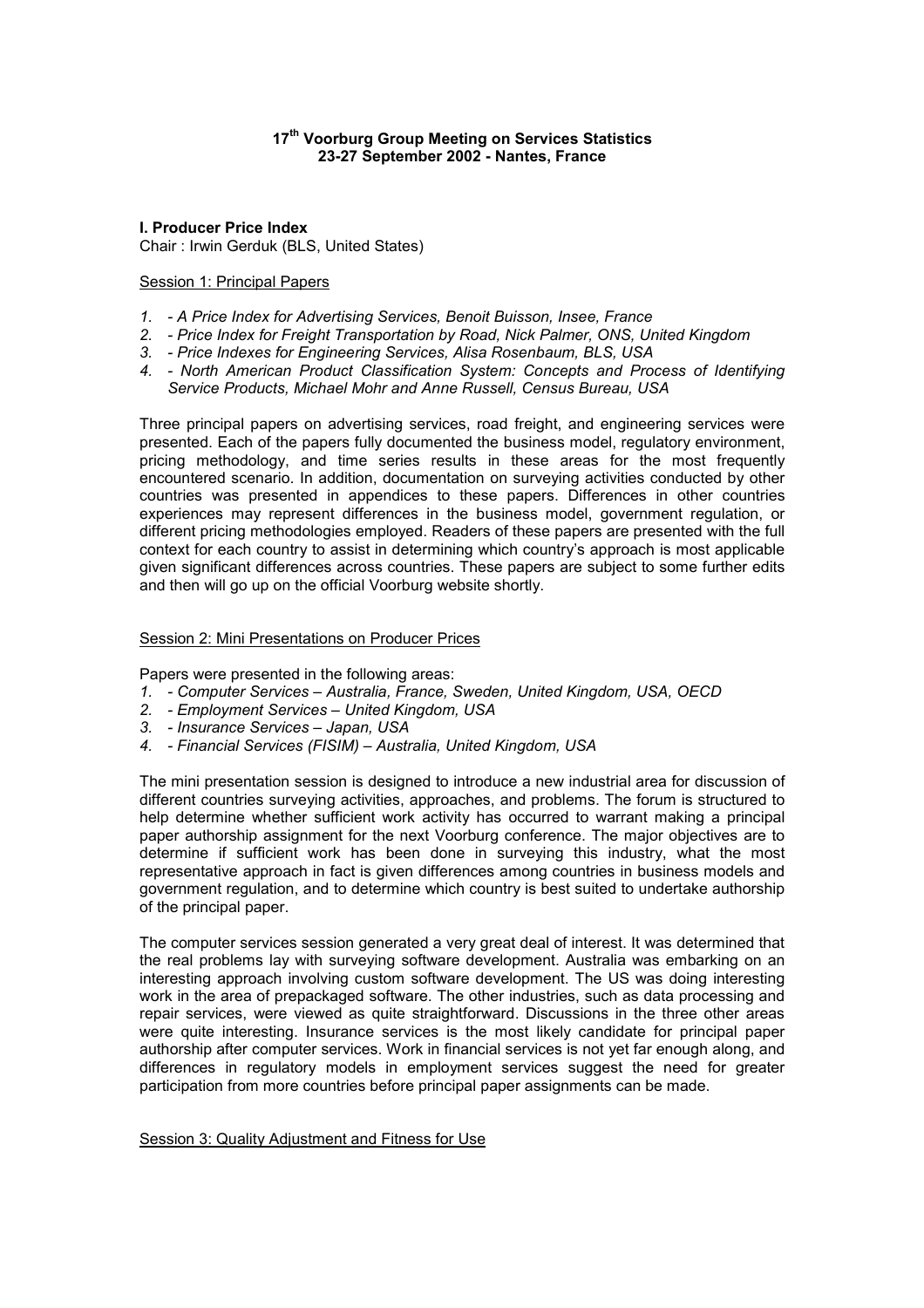- *1. Quality Adjustment in Service Industry Producer Price Indexes, Richard McKenzie, ABS, Australia*
- *2. The Results of Quality Adjustment of the Corporate Service Price Index in 2001 and Future Implications for Handling Service Prices, Hiroshi Ugai and Yoshihide Ichikawa, Bank of Japan, Japan*
- *3. Fitness of Use Criteria for Price Index Deflators in National Income Accounting, A Case Study: Mutual Stock Fund Management, Michael Holdway, BLS, USA*

The first two papers raised the issue of the appropriateness of applying the producer cost quality adjustment model to service sector industries. Difficulties in operationalizing this concept were discussed at length. It was widely recognized that this was an issue of the highest importance and must remain a major focus of the PPI price practitioners in the Voorburg Group. A commitment was made to continue tackling this issue and to share the results of any initiatives among all participants. This would remain a major focus of the Voorburg Group. The third paper on fitness for use generated a great deal of interest as it raised the issue of how users of PPI published indexes, such as national income accountants, should be advised of the fitness for use of the index. This involves the notion of having the price practitioner provide users with some form of standardized criteria summarizing index quality. Many problems with such a system were discussed.

Finally, William Cave of OECD presented a paper summarizing all PPI service sector pricing activity internationally. The paper was warmly received and once again hailed as an important source of research information for countries interested in service sector price surveying activity.

# **II. Statistics on the Information Society**

Chair : Lea Parjo (Statistics Finland)

The session was divided into three parts:

- model questionnaires for households/individuals and enterprises
- classification and definition issues and
- openings towards the knowledge-based society.

Following 13 presentations were given:

- *1. The EU surveys on ICT usage of households Richard Deiss. Eurostat*
- *2. Measurement of information technology use by households and individuals. Proposal for a model questionnaire Sheridan Roberts, Liz Finlay. Australian Bureau of Statistics (presented by Dirk Pilat, OECD)*
- *3. The EU surveys on ICT usage of enterprises Richard Deiss. Eurostat*
- *4. OECD work on ICT and business performance the role of data linking Dirk Pilat. OECD*
- *5. Japanese ICT Statistics and New JSIC with the Information and Communications Division Hiroyuki Kitada, Ministry of Public Management, Home Affairs, Posts and Telecommunications*
- *6. Enterprise surveys, "business to goverment" activities Leopoldo Nascia, ISTAT*
- *7. Towards an Information Society Aggregate in ISIC 2007 Marc Aufrant, Jean-Marie Nivlet. Direction du Développement des Médias*
- *8. 2007 revision process of the activity classifications: Some proposals for a superstructure (the ICT related activities, the rest was discussed during the Classifications session) Émile Bruneau, Michel Lacroix. INSEE*
- 9. A proposed definition of ICT manufacturing goods OECD/ Secretariat of the Working *Party on Indicators for the Information Society (presented by Dirk Pilat, OECD)*
- *10. R&D and innovation surveys in service sectors; current experience, conceptual and practical problems and future prospects. Mikael Åkerblom. OECD*
- *11. Innovations in the service sector, concepts and measurement Nathalie Missègue, Christine Costes. INSEE*
- *12. Monitoring Competence in Enterprises preliminary experiences from a pilot study. Samuli Rikama. Statistics Finland (presented by Lea Parjo)*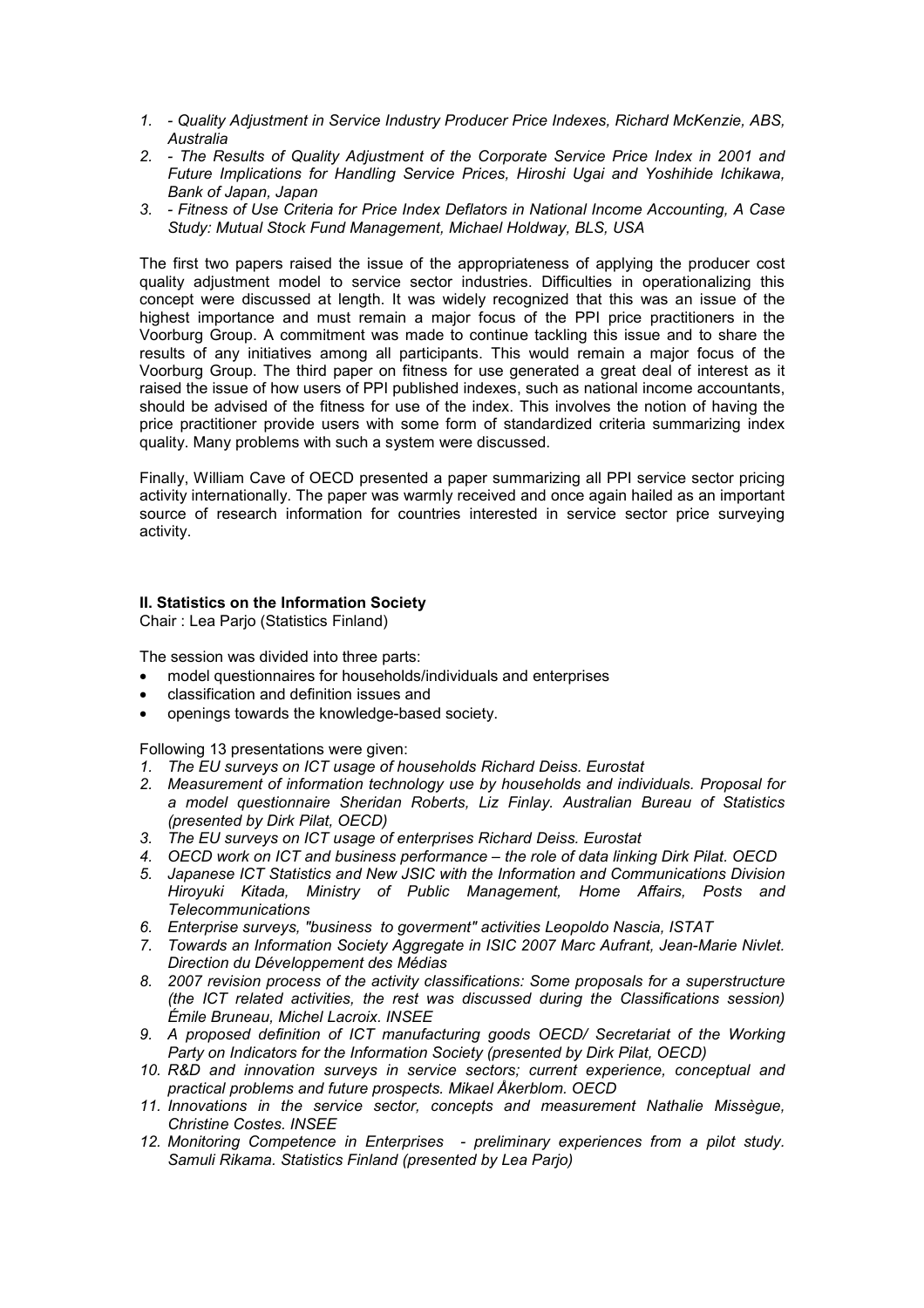*13. Qualifications of ICT sector personnel and ICT educated persons in the laour market – new research opportunities due to the register based statistical system. Pekka Myrskylä, Lea Parjo, Markku Virtaharju. Statistics Finland* 

At the beginning of the session, Andries Kuipers highlighted outcomes from the IAOS meeting in August 2002 with the theme New Economy. As a general comment, IAOS meeting participants expressed a view according to which experts should now forget about the word "new economy" and its underlying concept. The bulk of their discussion was the monitoring of ICT development and its impacts, that is: how to improve statistical description on these issues by means of new questions introduced in existing surveys. The macro-economic approach with improvements in the System of National Accounts, especially measurement of service sector and software is needed, but at the same time micro-economic analysis is needed. It was asked to measure the impacts of ICT development, e.g. impacts on productivity. As a conclusion, the technology-based description of society should be opened towards a broader concept of knowledge-based society. These themes were on the agenda of the Voorburg meeting as well.

#### Model questionnaires

#### *Use of ICT by households and individuals*

After the presentations of the OECD and Eurostat model questionnaires on how to monitor ICT use by households and individuals, participants showed some concern to differences in these approaches. The OECD model questionnaire is on its way to final agreement and its current status is a kind of a common harmonised and international agreement of questionnaires and indicators derived therefrom. It will work as a recommendation, with no obligatory commitment from the OECD or any other countries that may follow the recommendation. Though the OECD model questionnaire is the standing point for Eurostat as well, the European Commission and especially eEurope2005 initiative have some influence on the content of the EU questionnaire. The Group discussed the reference period, which varies from one month to one year as well as the list of purchased goods and services, which should be included and how they should be structured. At least EU member countries would also need instructions for routing and filtering. It was pointed out that eEurope2005 activities have been revised from eEurope2002 and probably a new revision is foreseen in the future as well. It was also pointed out that the OECD model questionnaire left some items and modules open for further elaboration to be implemented in the first revision.

#### *Use of ICT by enterprises*

The experiences in EU-member countries for surveying enterprises were discussed after the Eurostat presentation. Eurostat had noticed some problems with questions related to purchases and EDI, e.g. the amount of money was not reported. Also the breakdown for sales to own country/EU-countries/other countries had been problematic. It was pointed out that the terminology for e-business processes is poor, e.g. B2B is difficult to define in exact terms. There have been problems with the unit, be it establishment, enterprise or group of enterprises. Enterprise as a unit may give answers that refer to the whole group instead of the particular enterprise due to centralised activities within the group. It was also asked if some questions are better suited to other existing questionnaires (in Europe: Structural Business Statistics). Eurostat had reduced the number of activities but the breakdown of activities was not regarded as too detailed as different activities use the Internet for different purposes. It was agreed, however, that detailed classification of activities will lead to large sample sizes. The idea has been raised, that, after a general common survey, specific surveys could be conducted on sectors having shown particular use of ICT. The question was again raised, how to weight the results, according to the number of enterprises, number of employees or the value of turnover.

Two presentations were given on national experiences in surveying enterprises. Japanese ICT statistics are produced partly by adding new questions to existing surveys and partly by carrying out independent surveys. The Italian experience pointed out some problems in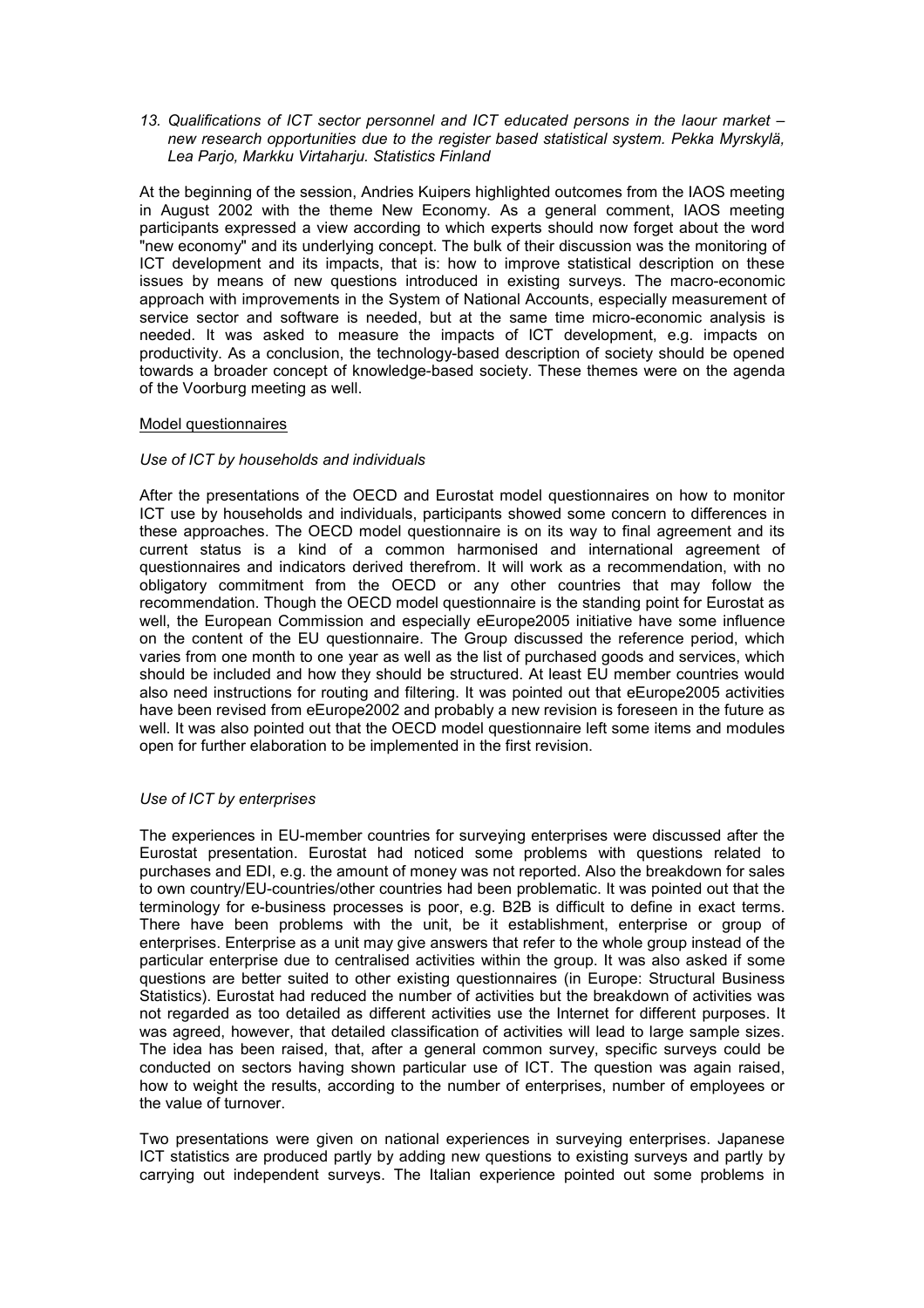enterprise surveys, especially targeted to small and medium sized enterprises. Lack of agreed definitions is evident and the financial sector needs special treatment in surveys. ISTAT has also added eGoverment related questions to the enterprise survey.

OECD has started a project on ICT and business performance. Experts from several countries agreed to examine the impact of ICT on productivity and business performance, using firm-level data. With firm-level data linking it is expected to better understand the drivers of economic performance. The work should also allow some feed-back on statistics, e.g. the relevance and applicability of surveys on ICT usage by businesses and surveys of electronic commerce.

#### **Classifications**

During the Classifications part of the session, the main issue was the future revision of information society related topics in ISIC. Niels Langkjaer from Eurostat acted as the leading discussant. Both the North American Classification systems and the Japanese Classification system introduced an information sector. The OECD recommendation defines the ICT sector and discussions about the content sector have been going on for several years.

The Group discussed the basic reasons for the NAICS information sector. The economy today is service-driven. The ICT sector definition by the OECD does not include all the features necessary for defining activities elementary to the Information Society, namely those related to content. There was a consensus that some kind of development work is necessary, be it either:

a) To gather all the activities needed under the same heading at the upper level of the classification including : ICT manufacturing + ICT services (telecommunications and computer services) + content or

b) To take the NAICS approach, which does not include ICT manufacturing but takes infrastructure and content under its heading.

The French paper *Towards an Information Society aggregate in ISIC 2007* also compared different approaches to cover the Information Society/Economy. There are many common elements in the existing classifications and only some minor deviations, e.g. how to deal with software or libraries. It was considered important to achieve a harmonised classification.

The need for the Information sector in classifications was clearly expressed, but how to define it was still under discussion. Also discussed was whether the Information sector would be identifiable from building blocks and not one single level industry. In particular, participants acknowledged any information sector (whatever defined) should clearly distinguish an ICT service subsector and a content subsector; reflecting the fundamental difference between an ICT service activity and a content activity. We could also have alternative aggregations for different purposes. Nevertheless, the fact that, for describing the information society, the distinction between goods and services is less relevant than the distinction between ICT goods and content must question the building of general classifications.

It was agreed that there is a need for better identification of new products when revising the product classifications. Some countries expressed having defined for national purposes a list of ICT products, that may not be the same in each country. In order to allow comparisons an international consensus is needed. The ISIC and CPC revisions are still quite distant from implementation into existing statistical systems. The Group found it important to find a quick and practical solution for the next 5 years.

#### Towards the knowledge-based society

OECD provided a paper which discussed problems and future prospects for conducting R&D and innovation surveys in the service sectors and how these could be more closely related to the ongoing development of surveys on the use of ICT and E-commerce applications in enterprises.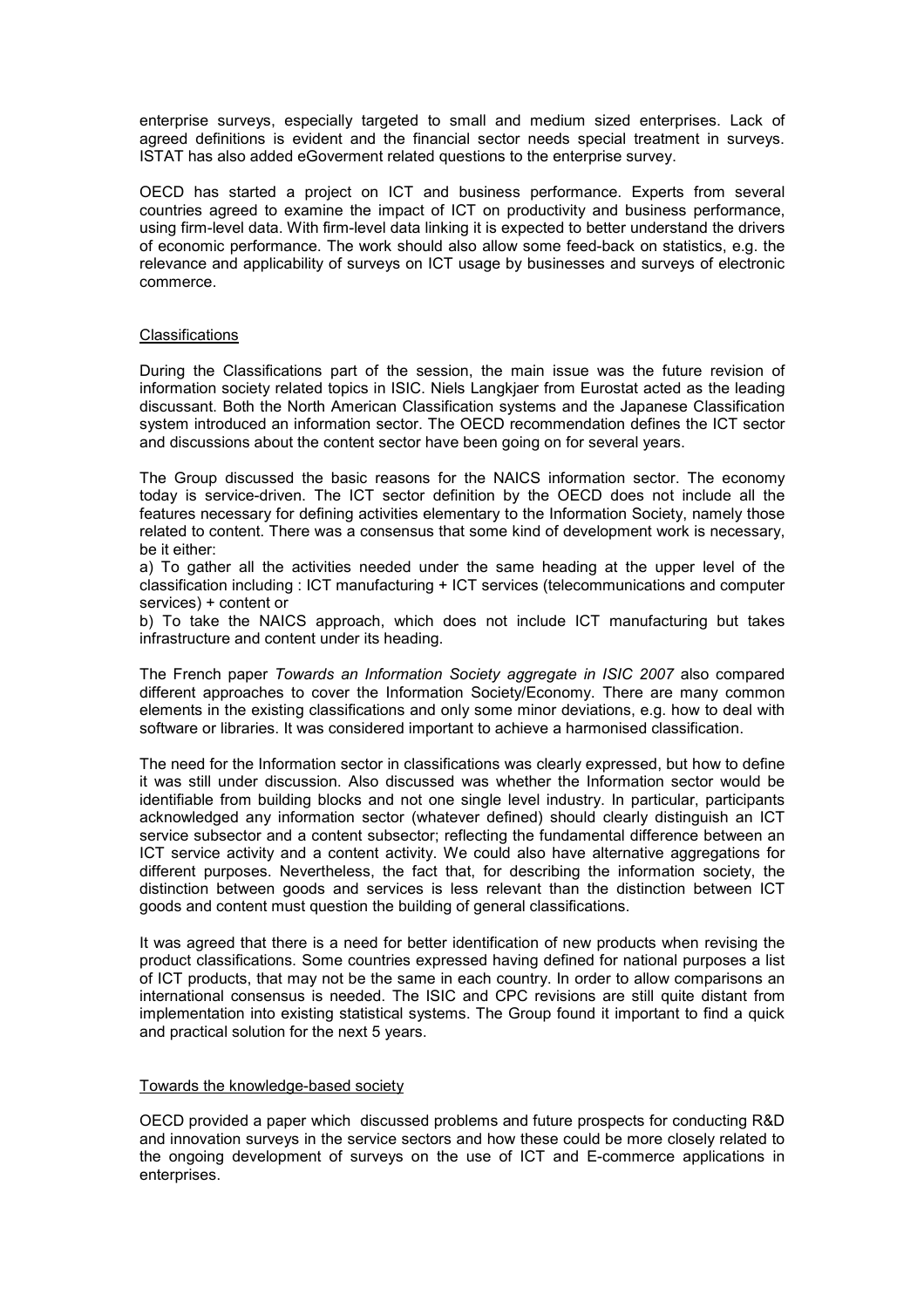The French paper concentrated on innovations in services. The INSEE launched a specific inquiry on the retail trade and some services in order to look at the innovation process in a different way.

The main problems relate to the concept 'innovation', which especially for the service sectors possibly should not be regarded as technological innovation only. An innovation may be e.g. a new business concept, but it is not necessarily or at all related to ICT. It was asked if business performance innovations would be worth an entire session during the future meetings of the Group. It was also discussed if a new framework for statistics around knowledge should be developed as some industries are working with knowledge more than the others. A set of classifications should probably be revised, e.g. field of science and ISCED-classifications.

Human capital has become more and more important when examining the society – be it economic actors, like enterprises or social interaction. Statistics Finland conducted a pilot study on monitoring competence in enterprises. The survey was launched in order to study whether data about enterprises' competence resources management could be generated with a relatively simple questionnaire. The main aim was to test the feasibility of the adopted approach and to provide ideas of how statistics and potential indicators relating to human capital could be developed. During the discussion it was mentioned that Switzerland, Canada and UK have also worked on the issue.

Another Finnish paper dealt with register-based statistical systems. The paper provided some examples of how register-based statistical systems can be used to monitor ICT sector employees and ICT educated persons on the labour market. Longitudinal data files make it possible to study how graduated cohorts are entering the labour force. It also allows us to monitor changes in the personnel within an industry and how the mobility of the highly educated population, job changes of employed persons and other employee mobility follow economic fluctuations and which employee characteristics (industry of workplace, education, age, gender) are linked with the rate of mobility.

At the end of the session the future of this sub-group was discussed, and which topics the participants find important for possible future presentations and discussion during the meeting. It was regarded as important to monitor the Information Society from different angles and with different topics. Naturally, classifications remain a priority for the next several years. It was also asked if a framework should be developed for Information / Knowledge based Society statistics, meaning e.g. to monitor how knowledge or ICT related surveys and questionnaires fit to the picture. However, the Group should concentrate on knowledge based services activities, remembering the measurement and classification of intangibles. It was proposed that data linking for examining the impacts of ICT should be on the agenda for the next year. It was also mentioned that outsourcing and subcontracting as consequences of ICT development are problematic and countries need experiences from other countries on these issues. Human capital was mentioned as an interesting topic related also to mobility and skills. As the main purpose of the Group was considered to be a place to exchange views, it was also asked, if the Group should give some guidelines or manuals for non-participating countries for their future tasks. For the field of Information Society Statistics Eurostat is working with a manual and it was not regarded as a good proposal for the Group. OECD is working with new modules for ICT usage surveys and the Group will offer the OECD/WPIIS a forum for additional discussions between the traditional spring meetings.

#### **III. Turnover of Detailed Products**

Chair : Martin Brand (ONS, United Kingdom)

- *1. Measuring Detailed Sales of Service in the United States*, *Anne S. Russell, US Census Bureau*
- *2. ABS Service Industry Surveys: collecting data on income for detailed products*, *Graham Boxsell, Richard McKenzie, ABS, Australia*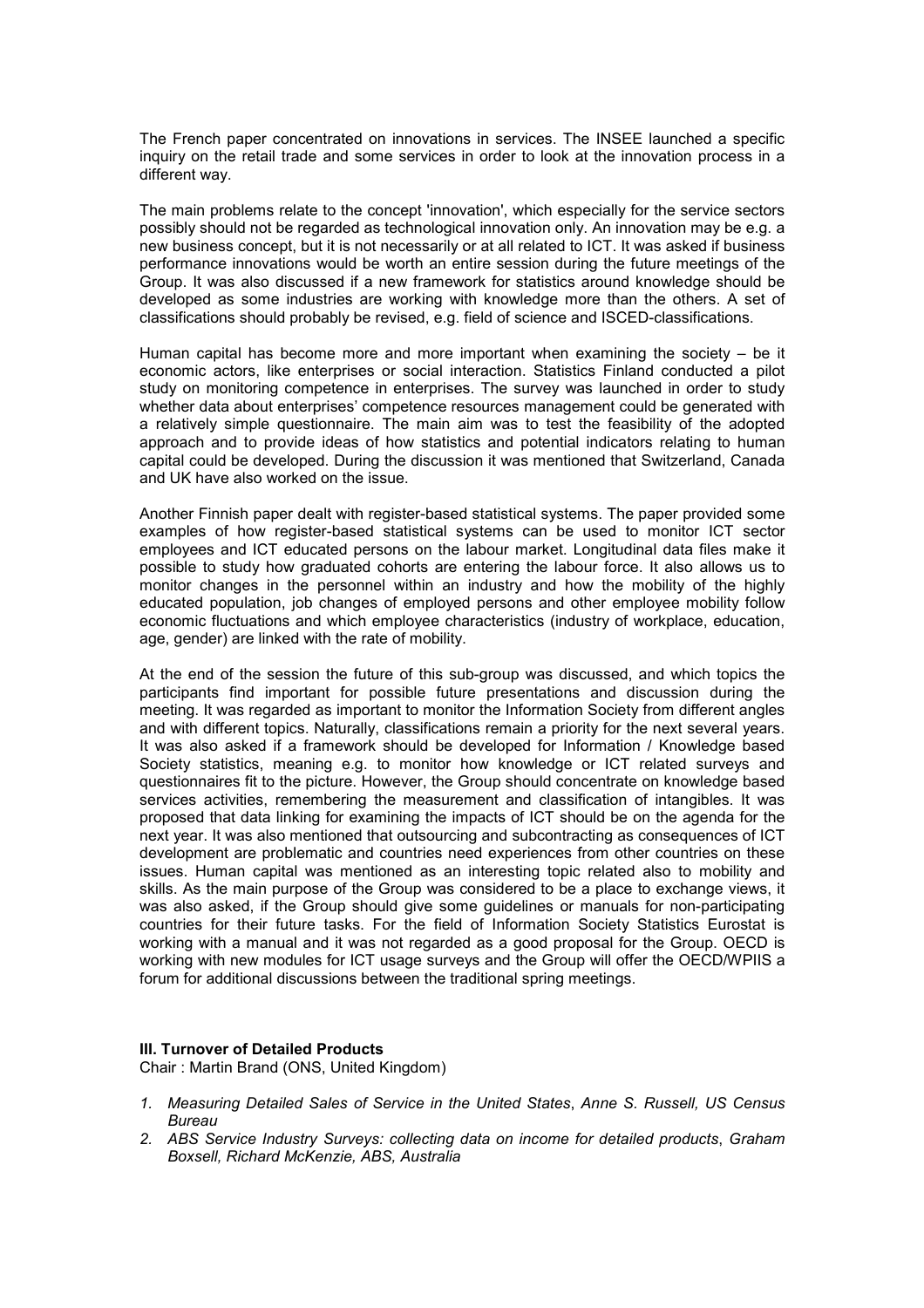- *3. Pilot Surveys on Business Services Enterprises Data Collection on Products and Clients - First experiences by Denmark, Finland and Sweden, Birgitte Lundstrom, Statistics Denmark, Samuli Rikama, Statistics Finland, Cecilia Hertzman, Statistics Sweden*
- *4. Development Project on Business Services, Pekka Alajääskö, Eurostat*
- *5. Analysis of Business Surveys Data for a new Estimation Methodology of National Accounts Transports Margins, Monica Montella, Augusto Puggioni, Giuseppe Sacco, ISTAT, Italy*

Martin Brand introduced the topic by pointing to the lack of balance between statistics on product turnover for manufacturing and those for services. Whilst this topic was new to this year's Voorburg meeting, in fact the history of this issue dates back to the start of the Voorburg Group and "model surveys" were designed e.g. for computer services in 1992. Indeed the three topics prices, turnover by product and classifications formed an interlinked triangle.

Reasons for measuring turnover of detailed products include the following:

- Demand from policy makers,
- Interest from businesses (market share of own business),
- Support of trade statistics.
- Demand from National Accounts, especially at an aggregated level,
- Provision of weights for services PPI's.

Anne Russell (US, Census Bureau) presented *Measuring Detailed Sales of Service in the United States*. Through their ongoing annual survey program, the US collects about 300 different detailed sales of service categories. This number increases to 2,700 categories once every 5 years as part of the economic census. In the ensuing discussion, Bill Cave (OECD) asked whether producers are requested to give detailed turnover of products outside of their core-business (e.g. engineers' turnover from non-engineering-products). This is the case, but only products where turnover has significant size. Roslyn Swick (US, BLS) explained how useful these data are to her as a user. Martin Brand wondered whether there are attempts to link these data in the US with other variables like employment. This was not the case. He also asked who users are and what they think of the quality. National Accountants use the data at a detailed level. The respondents to the survey look at their market share.

Richard McKenzie (Australian Bureau of Statistics) presented *ABS Service Industry Surveys: collecting data on income for detailed products*. This survey asks for less detail than the US survey; starting point are four-digit ANZSIC and CPC codes. Pekka Alajääskö (Eurostat) remarked that the statistics are in some senses built in the reverse order from standard: first a PPI is established, then the weights are sought. Paul Johanis (Statistics Canada) asked whether there is a comparison over industries before it's sent to the I/O tables of National Accounts. This is not really the case. Information was requested regarding response: this is generally around 90%. Martin Brand asked whether ABS' structural statistics including total turnover, employment etc. are less frequent than yearly. The structural statistics are yearly but questions on product turnover are added in a rolling program.

There were then 2 linked presentations regarding the Eurostat coordinated surveys into certain areas in business services:

Pekka Alajääskö presented *Development Project on Business Services* In the discussion*,*  Paul Johanis asked whether CPA or CPC is the basis for the product list. CPA is, but with alterations. Bill Cave wondered whether these data could be useful to the services PPI work of Gunther Schäfer (Eurostat). Gunnel Bengtsson (Statistics Sweden) commented on the conflict between aiming to minimize respondent burden and setting up these new surveys.

Cecilia Hertzman presented *Pilot Surveys on Business Services Enterprises - Data Collection on Products and Clients.* Paul Johanis said it was quite surprising that it can be easier to answer a questionnaire with more detail that one with less. It is most important to use the terminology of the respondents, detail level is secondary. Anne Russell remarked that the number of engineering products in the US survey will increase from 10 to 78 in 2002. Many expect that each respondent will need to respond to only a handful of specialised categories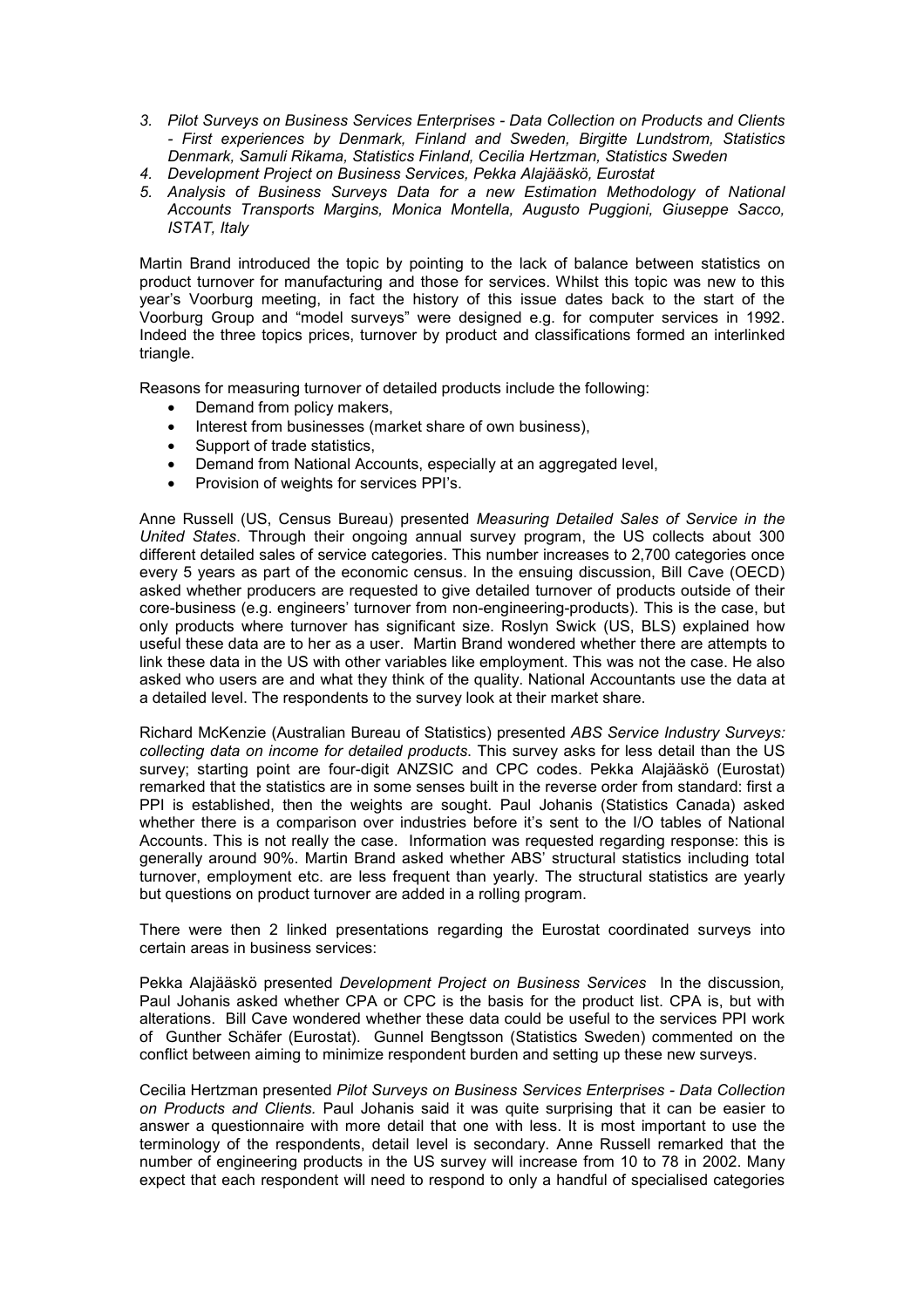and as a result respondent burden will not increase dramatically. Furthermore, collection of client data (sales to business, government, households etc) has not been very successful in the US. Gunnel Bengtsson said that turnover by product is easier than by client. Jozef Auer (Statistics Austria) asked whether there were special problems with surveying 'free professionals' (lawyers, accountants etc.). This was not the case, surveying restaurants was even harder.

Fabrice Lenseigne (INSEE) was then invited to speak as a discussant. He named another use of these statistics: to help build better classifications. He urged for better contact between classification experts and statisticians from PPI and structural business statistics. Product classification is a better area for cooperation than activities classification. An extra problem might be the fast evolving boundaries between product lines. The vehicle for the survey in France was the Annual Business Survey.

In response to his questions, the following remarks were made:

- GDP needs are the reason for the high frequency of the survey in the US (Anne Russell).
- The US prioritises by selecting sectors where the least is known first (John Murphy, US, Census Bureau).
- The ABS asks for expenditure by product (input instead of output) for non-market activities. This is a way to track where money goes to (Richard McKenzie).

Martin Brand said there is a methodological debate about whether reclassification of businesses should be based on sample survey results or on censuses only. There is a similar debate in Sweden (Gunnel Bengtsson). There is reporting back to the business register from survey results in the ABS, but this does not lead to definitive updates (Richard McKenzie).

Nick Palmer (UK, ONS) described the UK's one-off survey on turnover by product in 2000, to 5000 businesses. This was purely as support for the CSPI (i.e. to derive weights), restricted to products sold to business and government. It included 47 sectors. New 'sub products' in the CSPI were defined as a result of the survey. There were misclassifications which were reported to the business register. The results will be used for top-level weighting in the CSPI as well as for use as sample frame for extending the CSPI sample.

Paul Johanis remarked that product turnover surveys are especially important as a complement if tax data are a main source as these lack product (or activity) income. Gunnel Bengtsson said adding these surveys to the structural business statistics should be attempted. It was noted that there is for the time being no balance in product turnover data between manufacturing and services because users do not want to give up the present detail in manufacturing statistics.

Martin Brand concluded with two questions. Do we want to continue this topic in the Voorburg work programme? What output could we produce? Bill Cave foresaw interesting statistics emerging, especially as an extension to trade statistics. He agreed that the topics PPI, classifications and product turnover are strongly connected. It was agreed by the meeting that there was continuing interest in this topic and that Pekka Alajääskö will carry out an inventory (in co-operation with Martin Brand and along the same lines as Bill Cave's PPI survey) to find what countries presently do in surveying turnover by (detailed) product. This will include EUcountries. It should try to cover non-EU-countries alike as far as possible (to facilitate this, cooperation from Voorburg members is needed). The chair suggested that longer term a guide to running surveys in this area might be a possible output, but we would return to this discussion at Voorburg 2003.

At the end of the session, Monica Montella presented *Analysis of Business Surveys Data for a new Estimation Methodology of National Accounts Transports Margins*, which provided a user perspective for this sort of statistical information.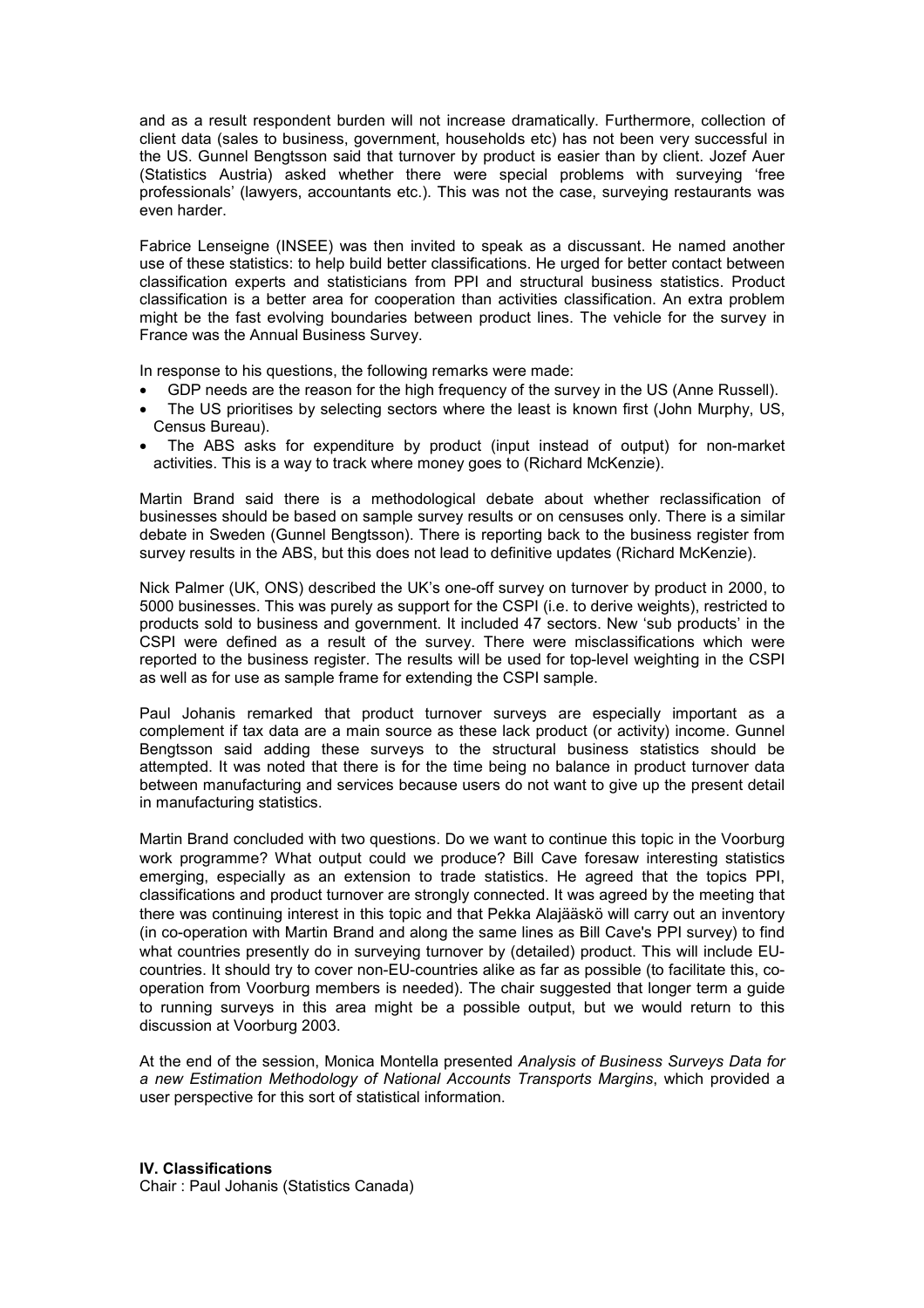- *1. Emerging issues CPC 2007 Revision, Karen Cassamajor, United Nations Statistics Division*
- *2. Operation 2007 the Process, Niels Langkjaer-Ohlenschlaeger, Eurostat*
- *3. Measuring International Trade in Services and New Demands on the Family of Classifications, Bill Cave, OECD*
- *4. Development of the service industrial classification of China, Ye Shifang, NBS of China*
- *5. 2007 revision process of the activity classifications : some proposals for a superstructure, Emile Bruneau, Michel Lacroix, INSEE, France*
- *6. Changes to Industrial Classifications (Operation 2007) some observations based on UK experience, Willie Lester, U.K.*
- *7. Developing a Demand-based Aggregation Structure for the North American Product Classification System, Paul Johanis, Statistics Canada*
- *8. An Approach for Identifying and Defining Intellectual Property (IP) and Related Products in Product Classification Systems, Michael F. Mohr, John B. Murphy, United States*

The topic of classification was discussed in every session of this Voorburg meeting and significant conclusions were reached in sessions other than this one. In the Prices session, it was underlined that the work process for developing industrial products price indices and product classifications is much the same and that there existed many opportunities for collaboration and information sharing between price practitioners and classification builders. The need to integrate or better relate the product classifications used for production statistics and price statistics was highlighted.

In the session on information society, broad agreement was reached on the outline of the Information sector. The manufacturing, services and content components of the sector were discussed in NAICS, NACE and ISIC terms and opportunities for a unified approach were identified. In general, there is consensus on the need for additional detail in manufacturing for the manufacture of information technology products and the addition of services for infrastructure and content in a new Information sector. In this respect, some small adjustments to the Information sector that was proposed in the NAICS-NACE convergence scenario would seem to satisfy the needs of most participants. The difference between telecommunications services and content industries is the main point to be addressed in this respect.

It was also noted in this session that a framework was required to address the concept of "knowledge based economy", in which the centrality of knowledge is recognized. This would serve to integrate diverse topics such as knowledge creation through research and development and innovation, the use and exploitation of knowledge in economic activity, and its social and economic outcomes.

In the classification session itself, presentations were given on activity classification (NatSIC – China; Operation 2007 – Europe; ISIC revision – France, UN) and on product classification (treatment of intellectual property; trade in services; aggregation structure for NAPCS). In addition, a presentation on JSIC – Japan was given in the Information society session and one on NAPCS – US in the Prices session. Together, these provided participants the most up to date status on the developments in the field of activity and product classification as it relates to services and identified some of the important issues being addressed. What emerged was a picture of increasing convergence in activity classification between NAICS, NACE, ISIC, JSIC, NatSIC and ANZSIC, with the common identification of the same or similar broad aggregates for the information sector and other service-producing activities. There are, however, a number of outstanding issues: the link between activity and product; whether the classification is designed for classifying activities or classifying units ; the distinction between broadcasting and content production, among others. Finally, there seems to be broad agreement on the priority to be accorded to environmental and tourism activities in the next revision of these classifications, all slated for 2007 or before.

In the product dimension, the treatment of intellectual property in product classifications and the classification needs of the trade in services agenda were re-enforced. As regards the latter, the relationship between the CPC and the Extended Balance of Payments classification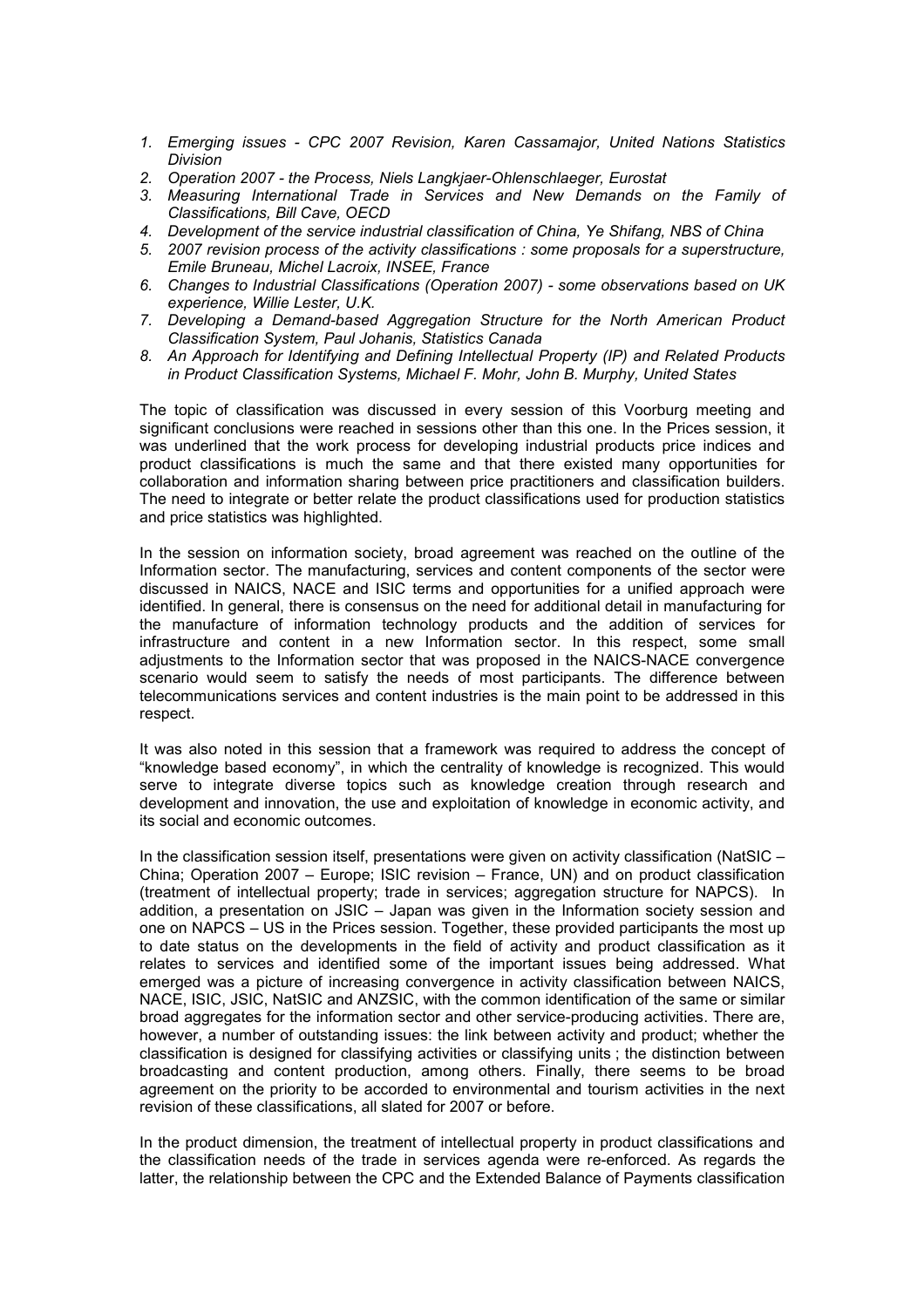needs to be addressed, in the context of the broader issue of the relationship between the CPC and a number of other product classifications. In addition, the need to develop an overall framework to deal with production services (outsourcing) both within and across national borders, in activity and product terms, as well as from the point of view of national accounting was identified. Finally, the need in the short term to develop an acceptable list of ICT products was stressed

It was agreed in conclusion that the session on classifications had been very useful to participants and that the topic of classification would be given more prominence at the next meeting.

#### **V. Strategy for the future**

Chair : Peter Bøegh Nielsen (Statistics Denmark)

## Functioning of the Voorburg Group

Peter Bøegh Nielsen recalled that since 1998, the Voorburg Group has decided to work according to a 3-years rolling program focusing on core issues. The VG insists on joint papers presentations, which is a way to emphasise on common work in-between meetings. It pays attention to work with other international bodies in order to avoid duplicate work. The doors have been open to new participants : new countries have joined within the last five years : China, Hungary, Fiji Islands, Greece, Portugal, Spain. Finally, the VG has experienced new ways of organising sessions, with session leaders responsible for their own session, and since this year with two parallel sessions running for one day and a half.

The core issues defined for the current 3-years program are classifications, producer price indices and information society. Ad hoc issues were turnover by products, short-term statistics and non-profit institutions.

The UN Statistics Division, reflecting the deliberations of the United Nations Statistical Commission pointed out that topics have expanded over time: hence the ongoing process no longer reflects the mandate initially given to the Group. Peter Bøegh Nielsen recalled that the subject of information society has been introduced in order to have, in addition to the OECD WPIIS, a second annual meeting on this topic.

The VG was also asked to define its strategy concerning non-participating countries, and especially developing countries.

On this point, it was obviously agreed to open the doors but without altering the nature of the meetings, which are much more working groups, requiring active participation, than conferences. Nevertheless, the concern expressed by the UN delegate could be dealt with through some tools:

- the organisation of regional meetings;

- possible involvement of countries that hod not previously participated, in the preparation of specific sessions;

- better visibility and accessibility of the output. For this last point, a proposition was made to improve the VG website to allow people to get the proper information easily. Statistics Canada will undertake actions to improve the functionality, and different countries could be in charge of defining the content for specific topics;

- the development of a strategy for services sector statistics, to provide guidelines for country implementation.

One could also think of conferences which could be held perhaps every five years or others to be held in between regular VG meetings, which would be open to a wider participation.

Definition of strategies for services statistics